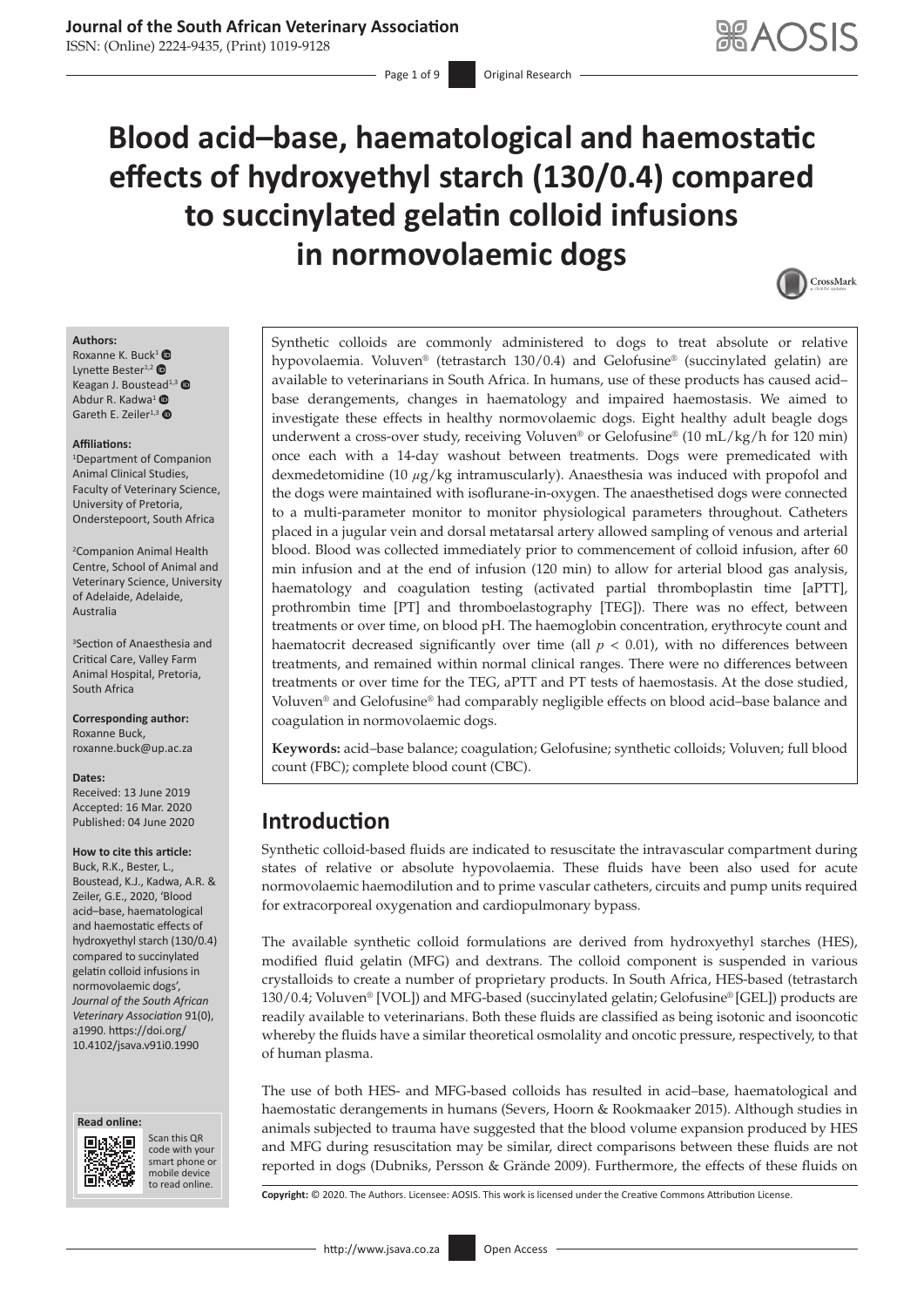acid–base, haematology and haemostasis are rarely reported in dogs.

The foremost concern regarding the use of synthetic colloids is the risk of developing a hyperchloraemic metabolic acidosis (Langer et al. 2015). The Stewart approach to acid– base evaluation is suited to determining acid–base changes that occur during administration of all intravenous fluids because it describes changes in pH with relation to changing plasma components (Muir 2017). This approach describes changes in hydrogen ion concentration (in effect, the pH) with respect to three independent factors: (1) the partial pressure of carbon dioxide  $(PCO<sub>2</sub>)$ , (2) the concentration of weak acids  $(A<sub>TOT</sub>)$  and (3) the strong ion difference (SID), which is the mathematical difference between all strong cation and anion concentrations (Langer et al. 2014; Muir 2017). Fluids with an SID of 24 mEq/L are considered to be 'balanced' and minimally influence acid–base balance (Muir et al. 2011). The stereotypical 'unbalanced' fluid, physiological saline (0.9% NaCl) is the crystalloid fluid that suspends the tetrastarch of VOL (Langer et al. 2015). Physiological saline has an SID of 0 mEq/L and thus can produce a hyperchloraemic acidosis, creating a fear for development of acidosis following the use of VOL (Muir et al. 2011). However, larger volumes of 0.9% NaCl (in excess of 70 mL/ kg) are required to produce a hyperchloraemic acidosis in dogs as compared to humans, where a bolus of 30 mL/kg produced a hyperchloraemic acidosis (West et al. 2013). The crystalloid fluid that suspends succinylated gelatin in GEL is 'balanced', with an SID of 34 mEq/L, making the development of acidosis less likely. Alterations in PCO<sub>2</sub> and  $A_{\text{TOT}}$  are not considered major causes of acid–base derangements during HES and MFG administration.

The molecular modification of HES makes them resistant to degradation by serum α-amylase, thus contributing to their longevity within plasma. The concentration, molecular weight and  $C_2/C_6$  ratio determine the rate of degradation by serum α-amylase. The degradation products are excreted via the kidneys, phagocytosed by the reticuloendothelial system or pinocytosed by a variety of cells. The cellular lysosomes do not have the ability to degrade HES, thus the molecules remain within these cells potentially adversely affecting them. Over the last decade, the use of HES in critically ill human patients has been associated with increased risk of acute kidney injury, increased rates of renal replacement therapy and hepatopathy, amongst others (Bae et al. 2017). Similarly, the use of pentastarch (10% HES 250/0.5/5:1) was associated with an increased incidence of acute kidney injury in dogs. Conversely, a retrospective cohort study comparing dogs treated with either a tetrastarch or crystalloids found no difference between the incidence of acute kidney injury or serum creatinine between groups (Sigrist, Kälin & Dreyfus 2017). However, Bae et al. (2017) published a case report wherein they describe the development of acute kidney injury in a dog after administration of a tetrastarch (HES 6% 130/0.4), although the animal in question already had underlying renal disease.

Haemoglobin is the major transporter of oxygen (Haldane effect) and also contributes to acid–base buffering of carbon dioxide (Bohr effect) within the plasma (Muir 2015). The importance of haemoglobin as an oxygen transporter is reflected in the equation used to calculate the oxygen content in 100 mL of arterial blood, as follows (Equation 1):

CaO<sub>2</sub> = (SaO<sub>2</sub> [%] × Hb concentration [g/dL] × 1.34 [mL O<sub>2</sub>/g  $[Hb]) + (0.003 [mL/mm Hg of O<sub>2</sub>] \times PaO<sub>2</sub> [mm Hg]),$  [Eqn 1]

where  $CaO<sub>2</sub>$  is the content of oxygen in the arterial blood;  $SaO<sub>2</sub>$  is the saturation percentage of oxygen bound to haemoglobin; Hb concentration is the concentration of haemoglobin in 100 mL of blood; 1.34 is the Hüfner's constant, which is the theoretical oxygen carrying capacity of haemoglobin, and  $PaO<sub>2</sub>$  is the partial pressure of oxygen in the gaseous form saturated within the plasma (Haskins 2015). Therefore, a dilution of haemoglobin during synthetic colloid fluid administration could cause metabolic derangements reflected by hypoxaemia if the haemoglobin concentration decreases to less than 6.0 g/dL, the point at which anaerobic metabolism predominates (Jamnicki et al. 2003; Van der Linden et al. 1998). The haematological dilutional effect of VOL and GEL when administered to normovolaemic dogs is mostly unknown.

Voluven® and GEL are known to cause coagulation derangements in humans and dogs. Voluven® has been reported to cause hypocoagulability, whilst some studies have reported hypercoagulability following the use of GEL. The coagulopathies described are thought to result from dilutional and non-dilutional effects causing disruptions in primary (platelet plug formation) and secondary (fibrin clot formation) haemostasis. Dilutional effects are attributed to a decrease in concentration of circulating platelets and coagulation factors (De Jonge et al. 1998; Falco et al. 2012). The non-dilutional effects are thought to result from one of the following four possible mechanisms: (1) the binding of the colloid component of the fluids to platelets, altering their adhesive function (Franz et al. 2001; Phillips et al. 1988); (2) decrease in the function and activity of certain coagulation factors beyond simple dilution by unexplained mechanisms (De Jonge et al. 1998; Fenger-Eriksen et al. 2009; Gauthier et al. 2015; Kozek-Langenecker 2005); (3) colloid-induced hyperfibrinolysis (Gauthier et al. 2015) and (4) impaired fibrin polymerisation (De Jonge et al. 1998; Niemi et al. 2006).

Several *in vitro* and *in vivo* comparative studies have investigated the effects of VOL on haemostasis in dogs (Botto et al. 2018; Falco et al. 2012; Gauthier et al. 2015; Griego-Valles et al. 2017; McBride et al. 2013, 2016; Wurlod et al. 2015). Laboratory changes indicative of hypocoagulability at doses as low as 10 mL/kg – 20 mL/kg (corresponding to 1:10–1:5.5 dilutions *in vitro*) have been documented, although more significant changes are noted at doses above 30 mL/kg (1:4 dilution *in vitro*) (Falco et al. 2012; Griego-Valles et al. 2017; McBride et al. 2013, 2016). Hypocoagulable effects have been reported with *in vitro* use of GEL at dilutions as low as 10% – 20% (Brazil & Coats 2000; Egli et al. 1997). However, to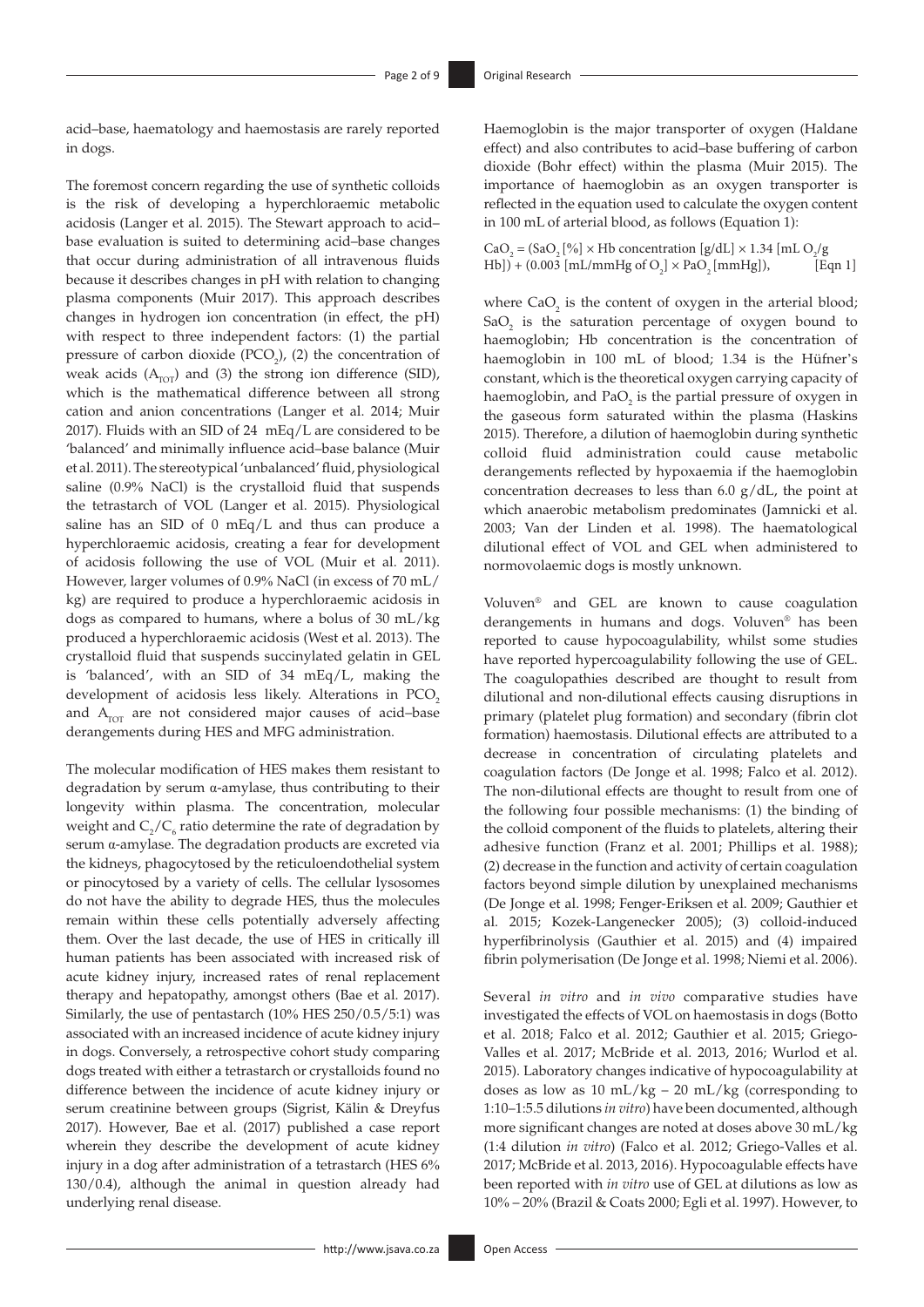the best of the authors' knowledge, there have been no studies comparing the *in vivo* effects of GEL and VOL on haemostasis in dogs.

The aim of the present study was to describe and compare the acid–base, haematological and haemostatic effects of a fixed rate infusion of VOL or GEL administered intravenously for 120 minute to normovolaemic dogs. The outcome should allow for meaningful and clinically relevant conclusions regarding the safety and clinical effectiveness of these fluids in normovolaemic dogs.

# **Materials and methods Animals and experimental design**

The randomised crossover study was approved by the Animal Ethics Committee of the University of Pretoria (V039-17). An online randomiser generated the order (balanced single block design; <www.randomization.com>) of the dogs participating in the trial to receive two fluid therapies once each with a 14-day washout period.

Eight Beagle dogs with a mean (range) age of 5 (2–10) years and body mass of 12.2 (10.0–14.0) kg from the Onderstepoort Teaching Animal Unit (OTAU) were enrolled. The dogs were considered clinically healthy on the basis of a physical examination, haematocrit and total serum protein obtained 48 h before data collection.

Extensive haematological and biochemical profiling of the dogs was deemed unnecessary based on the work of Alef, Von Praun and Oechtering (2008). Their study concluded that haematological and biochemical testing was unnecessary in 84.1% of dogs after obtaining a history and performing a physical examination. Furthermore, only 8% of dogs were reclassified to a higher American Society of Anesthesiologists (ASA) risk score rating (Alef et al. 2008). In addition, haematological and biochemical changes in dogs under anaesthesia are well established (Alkattan & Helal 2013; Khurana et al. 2014; Wilson et al. 2004). One of the aims of the study was to determine these changes as the colloids were infused. It was therefore felt that utilising baseline variables before the animals were anaesthetised would unnecessarily skew the results.

The dogs were habituated to the hospital enclosures and routine husbandry procedures 2 weeks before the data collection was conducted. On the day before the data collection, the dogs were hospitalised and food, but not water, was withheld overnight.

#### **Experimental procedures**

#### **General anaesthesia and instrumentation**

On the day of the procedures, the dogs were transferred to the theatre complex, weighed (floor scale) and allowed to rest in the cage for 30 min. The dogs were then premedicated with dexmedetomidine (0.01 mg/kg, intramuscularly [IM]; Zoetis).

(20G Jelco; Smith and Nephew) was aseptically placed into a cephalic vein and secured. Anaesthesia was induced with Propofol (Propoven 1%; Fresenius Kabi) intravenously to effect, allowing orotracheal intubation. The Beagle dogs were placed into right lateral recumbency. General anaesthesia was maintained using isoflurane (Safeline) in 100% oxygen (fresh gas flow rate of 40 mL/kg/minute) delivered through a circle breathing system. A second indwelling intravenous catheter (18G Jelco) was aseptically placed into the jugular vein to allow for intermittent venous blood sampling. An arterial catheter (21G; Arrow International) was placed aseptically into the dorsal pedal artery to allow for direct blood pressure monitoring and intermittent arterial blood sampling.

After 30 min, an indwelling intravenous (IV) catheter

A multi-parameter anaesthetic monitor (Cardiocap/5, Datex Ohmeda, GE Healthcare, United States [US]) was used to monitor physiological parameters. The side-stream gas sampler (sample rate 200 mL/min) was attached to the Y-piece to monitor end-tidal isoflurane concentration (FE′iso), carbon dioxide partial pressure (PE'CO<sub>2</sub>) and respiratory rate (*f*R).

Electrocardiograph (ECG) pads were placed on three paw pads (right arm [RA], left arm [LA] and left leg [LL]) and attached to the ECG leads to monitor the electrical activity of the heart and determine the heart rate (HR). A transmission pulse oximeter probe  $(SpO<sub>2</sub>)$  was placed on the tongue and an oesophageal temperature probe was inserted into the oesophagus to the level of the scapula. Direct arterial blood pressure was measured using an electronic transducer (BD DTX, Becton & Dickson Medical, NY, US) that was zeroed to atmospheric pressure at the level of the right atrium. Lastly, the cephalic catheter was flushed to ensure patency and then a primed administration set delivering the colloid fluid was attached to the catheter. Thereafter, the randomly allocated fluid, either VOL (Voluven® 6%, Fresenius Kabi) or GEL (Gelofusine® 4%, B. Braun Medical), was infused using an electronic infusion pump (Infusomat, B. Braun, Hessen, Germany) at a fixed rate of 10 mL/kg/h for a total of 120 min (total dose: 20 mL/kg). After 120 min, the colloid infusion was stopped, all monitoring devices and catheters, except the cephalic catheter, were removed and the dogs were allowed to recover in a heated and quiet recovery room. The dogs were monitored closely for 4 h after recovery for any untoward effects (allergic reactions or volume overload). Thereafter, the cephalic catheter was removed, and the dogs were returned into the care of the OTAU personnel for further observation and continuation of their normal daily routine. The dogs were rested for 14 days post-experimental procedures, where they were excluded from undergraduate student training activities.

#### **Data collection**

Baseline data were collected immediately prior to commencement of the colloid fluid infusion (T0), after which the infusion commenced and continued for 120 min. Throughout the infusion, physiological variables were recorded at 15-min intervals. Blood was collected at T0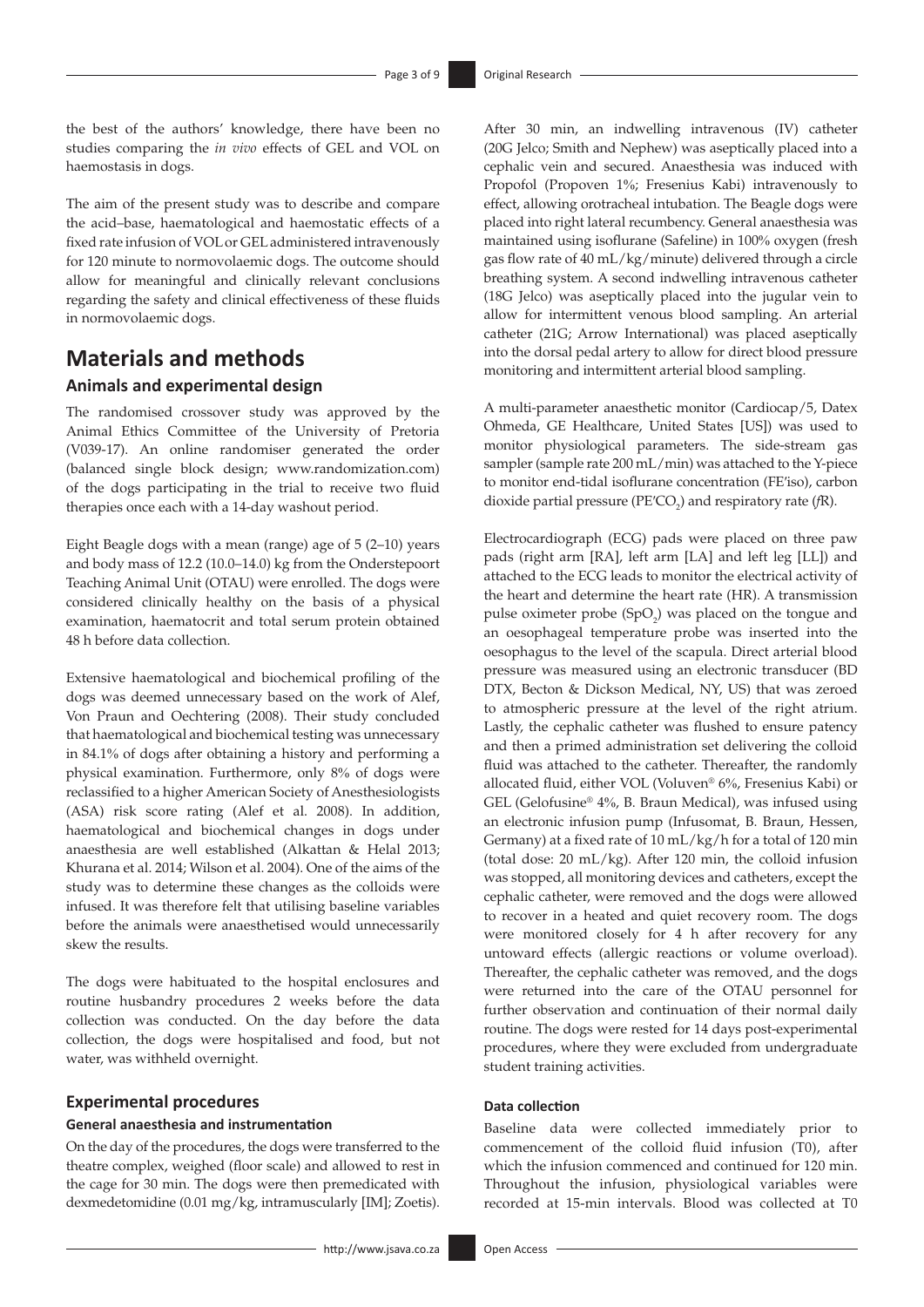(venous and arterial blood), at 60 min (T60; arterial blood only) and immediately after the end of the colloid fluid infusion (T120; venous and arterial blood). Two millilitres of blood were withdrawn into a 3-mL syringe from the respective catheters as a waste sample, which was discarded, prior to withdrawing blood samples.

A 2-mL arterial blood sample was obtained from the arterial catheter using a pre-heparinised syringe (BD A-Line, Becton Dickinson Ltd, Woodmead, RSA). Acid–base effects were determined by analysing the arterial blood sample within 2 min of collection using a daily calibrated, bench-top blood gas analyser (Siemens RAPIDPoint 500, Siemens Healthineers, Erlangen, Germany).

Venous blood (collected into a 10-mL syringe and injected into different vacuum storage tubes, which were inverted gently four to six times to allow for adequate mixing of blood with tube substances) was obtained from the jugular catheter. For determining the haematological effects, a 2-mL venous blood sample was collected in an Ethylenediaminetetraacetic acid (EDTA) tube, from which a differential cell count was determined using a daily calibrated cytometer (Advia 2120, Siemens Healthineers, Erlangen, Germany). For determining haemostatic effects, a 4-mL venous blood sample was collected in a citrate tube. Thromboelastography (TEG), activated partial thromboplastin time (aPTT) and prothrombin time (PT) were determined using daily calibrated machines (Haemoscope TEG 5000 Thrombelastograph Hemostasis Analyser, Haemonetics, Braintree, MA, US for TEG, and ACL Elite, Werfen, Barcelona, Spain for aPTT and PT). Experienced veterinary technologists analysed all the blood samples as per industry and machine manufacturer recommendations.

The arterial pulse pressure was calculated, for each time point per dog, as the mathematical difference between the systolic and diastolic arterial blood pressure values.

#### **Statistical analysis**

The data were tested for normality by plotting histograms, evaluating descriptive statistics and performing the Anderson–Darling test for normality. Data were described using mean (standard deviation and range). Serial data (physiological, acid–base, haematological and coagulation variables) were compared between treatments over time using a general linear mixed model (fixed effect: treatment and time; random effect: beagle; interactions: treatment, time and treatment × time). *Post hoc* multiple comparisons were performed using Dunnett's methods (control sample: baseline readings). Model fit was determined by visually inspecting the residual plots to assess linearity, homogeneity of variances, normality and outliers. Data were analysed using commercially available software (MiniTab) and results were interpreted at the 5% level ( $p < 0.05$ ) of significance.

## **Ethical considerations**

The randomised crossover study was approved by the Animal Ethics Committee of the University of Pretoria (V039-17).

## **Results**

All dogs completed the study without untoward effects from the experimental procedures. The measured physiological parameters were mostly unremarkable, especially the heart rate, arterial blood pressures and pulse pressures and considered within normal expected ranges for an anaesthetised healthy dog within their weight group (Table 1). However, although not significant between treatments, there was a significant increase in respiratory rate, especially with the GEL treatment, over time  $(p < 0.01)$ . There were significant differences between treatments for oesophageal temperature  $(p = 0.01)$ , where GEL treatment had a higher normothermic temperature compared to VOL dogs, especially evident from 60 min onwards. Also, the SpO, was lower, but remained above 93% oxygen–haemoglobin saturation, in GEL compared to VOL  $(p = 0.05)$ , overall.

There was no effect, between treatments or over time, on blood pH, partial pressure of carbon dioxide, bicarbonate ion concentration and base excess (Table 2). However, the electrolytes potassium ( $p < 0.01$ ) and calcium ( $p < 0.01$ ) did demonstrate an increasing and decreasing difference over time, respectively, with no differences between treatments. However, all measured electrolyte concentrations remained within acceptable clinical ranges.

The erythrogram demonstrated changes over time, but not between the treatments, where the haemoglobin concentration, erythrocyte count and haematocrit decreased significantly over time but remained within normal clinical ranges (all  $p < 0.01$ ; Table 3). The erythrocyte morphology (mean corpuscular volume, haemoglobin concentration and distribution width) did not differ between treatments or over time. The leukogram demonstrated a similar change over time, where the total leucocyte count  $(p = 0.01)$  and segmented neutrophil count  $(p = 0.04)$  decreased over time but did not differ between treatments. The other differential leukocyte counts were also not different between groups or over time and were within normal clinical ranges. The thombogram demonstrated a significant difference between GEL (250 [83,  $371 \times 10^9$ /L) and VOL (343 [171, 526]  $\times 10^9$ /L) ( $p = 0.02$ ), but not over time.

There were no differences between treatments or over time for the TEG, aPTT and PT tests of haemostasis (Table 4). Also, all of the parameters in each test were within normal clinical ranges.

# **Discussion**

The constant infusion rate of either VOL or GEL, at 10 mL/kg/h for 120 min, to normovolaemic dogs did not cause any clinically relevant alterations in acid–base, haematological or haemostatic effects.

Although the half-life of VOL is not known in dogs, in humans, the distribution half-life has been reported to be 1.39 h (Waitzinger et al. 1998). Another study (Lobo et al. 2010) has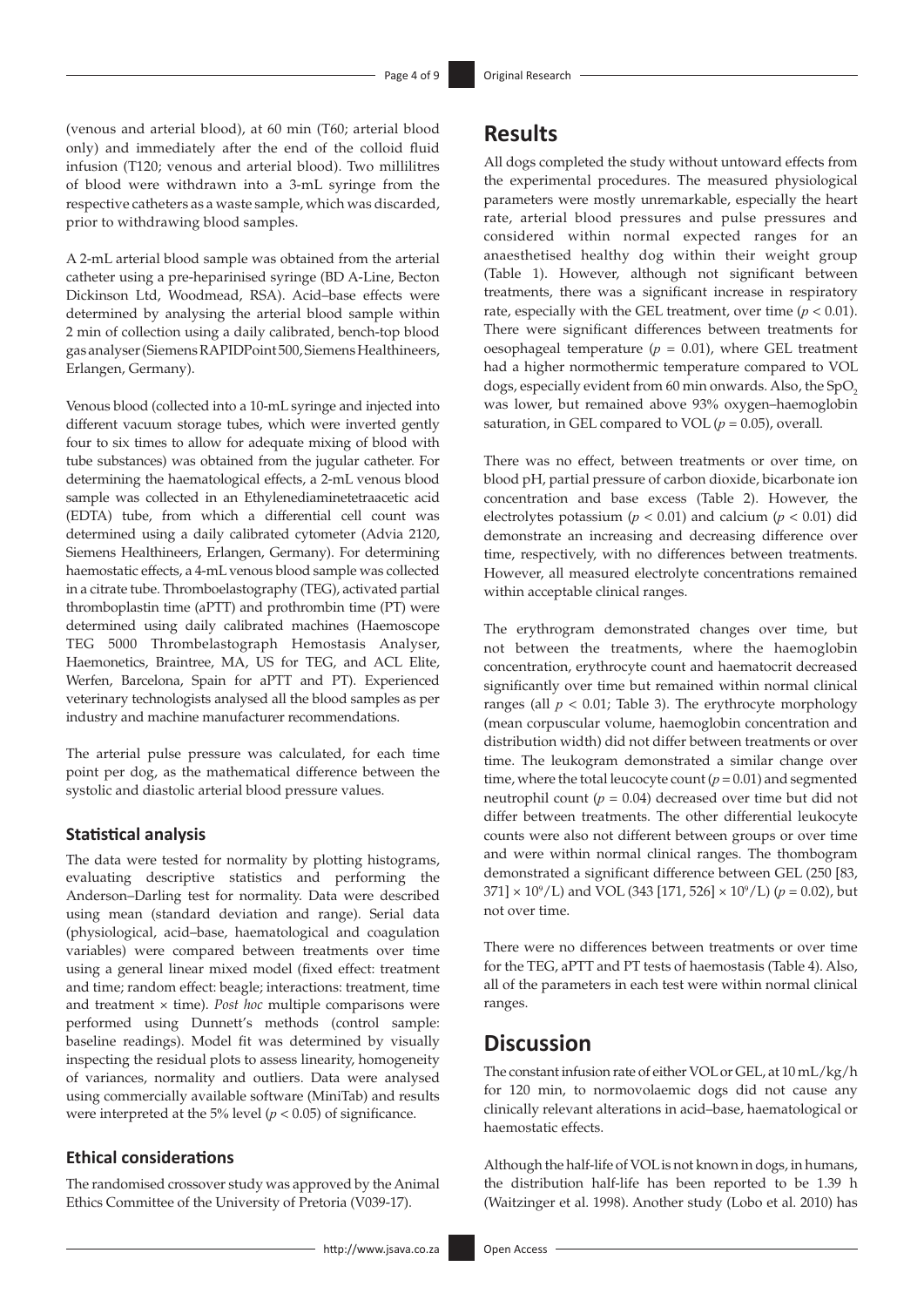| TABLE 1: Physiological variables of eight healthy beagle dogs undergoing colloid flu                                                                                                                   |            |                |                 |                |                 |                |      |                |                |      |                                                              |                 |           |                  |                |      |               |           | id infusion for 120 min with 10 mL/kg/h of Gelofusine" (succinylated gelatin) or Voluven" (tetrastarch 130/0.4)                                                 |               |                     |               |                |                |                 |                |                |
|--------------------------------------------------------------------------------------------------------------------------------------------------------------------------------------------------------|------------|----------------|-----------------|----------------|-----------------|----------------|------|----------------|----------------|------|--------------------------------------------------------------|-----------------|-----------|------------------|----------------|------|---------------|-----------|-----------------------------------------------------------------------------------------------------------------------------------------------------------------|---------------|---------------------|---------------|----------------|----------------|-----------------|----------------|----------------|
| Parameter Treat                                                                                                                                                                                        |            |                | 0               |                |                 | 15             |      |                | 30             |      |                                                              | 45              |           |                  | 8              |      |               | 75        |                                                                                                                                                                 | 90            |                     |               | $\frac{20}{2}$ |                |                 | 120            |                |
|                                                                                                                                                                                                        |            | Mean           | im              | Max            | Mean            | İn             | Max  | Mean           | Ś              | Max  | Mean                                                         | im              | Max       | Mean             | in<br>Min      | Max  | Mean          | in<br>Min | Max                                                                                                                                                             | Mean          | Max<br>Niin         | Mean          | έ              | Max            | Mean            | Šin            | Max            |
| $\frac{\alpha}{\pi}$                                                                                                                                                                                   | 디<br>이     | 79             | 50              | 122            | 51              | 73             | 109  | 90             | 73             | 108  | 89                                                           | 57              | 102       | 51               | 99             | 105  | 90            | 59        | 104                                                                                                                                                             | 92            | 106<br>69           | 94            | 89             | 102            | 54              | 68             | 112            |
| (bepm)                                                                                                                                                                                                 | š          | 84             | 55              | 103            | 90              | 65             | 109  | $\overline{a}$ | 68             | 109  | 96                                                           | 77              | 109       | 96               | 77             | 107  | 97            | 85        | 107                                                                                                                                                             | 95            | 105<br>75           | 94            | 75             | 107            | සි              | 73             | 105            |
| SAP                                                                                                                                                                                                    | 딩          | 118            | 98              | 132            | 105             | 80             | 125  | 103            | $\overline{0}$ | 123  | 108                                                          | 93              | 120       | $\frac{109}{20}$ | 5              | 127  | 110           | 52        | 122                                                                                                                                                             | 116           | 128<br>92           | 118           | 5              | 129            | 118             | ခ              | 105            |
| (mmHg)                                                                                                                                                                                                 | š          | 120            | 85              | 156            | 116             | 85             | 141  | 116            | 78             | 158  | 113                                                          | $\overline{78}$ | 147       | 113              | ∞              | 147  | 112           | 88        | 157                                                                                                                                                             | $\Xi$         | 155<br>87           | 115           | Ձ              | 52             | $\overline{11}$ | 83             | 148            |
| MAP                                                                                                                                                                                                    | GEL        | 90             | 72              | 110            | $\overline{81}$ | 68             | 98   | 78             | 68             | 89   | 82                                                           | $\mathsf{r}$    | 5         | $\overline{8}$   | 5              | 5    | 83            | 75        | $\overline{5}$                                                                                                                                                  | 83            | 54<br>75            | 83            | 74             | 54             | 85              | 75             | 54             |
| (mmHg)                                                                                                                                                                                                 | you        | 89             | 20              | 130            | 87              | 20             | 129  | 84             | 68             | 126  | 83                                                           | 70              | 119       | 82               | 69             | 124  | 80            | 3         | 122                                                                                                                                                             | 54            | 120<br>57           | 80            | 65             | 120            | 54              | 3              | 119            |
| DAP                                                                                                                                                                                                    | 딩          | $\overline{z}$ | 52              | 102            | 67              | ဣ              | 93   | 67             | 53             | 78   | 68                                                           | 56              | 81        | 67               | 95             | 8    | 69            | S9        | 80                                                                                                                                                              | 67            | 54<br>59            | 68            | S9             | 54             | 5               | S9             | 82             |
| (mmHg)                                                                                                                                                                                                 | vol        | 75             | 59              | 111            | 72              | 57             | 117  | 20             | 54             | 110  | 69                                                           | 55              | 107       | 68               | 55             | 109  | 65            | 52        | 105                                                                                                                                                             | 99            | 104<br>50           | 64            | 9              | 103            | 59              | $\overline{q}$ | 103            |
| PP                                                                                                                                                                                                     | GEL        | $\overline{4}$ | 26              | 54             | 35              | $\Xi$          | 50   | 36             | 16             | 55   | 39                                                           | 20              | 5         | 42               | 25             | 59   | 42            | 24        | GO                                                                                                                                                              | 9             | 60<br>24            | 48            | 34             | 3              | $\frac{8}{2}$   | $\overline{c}$ | 74             |
| (mmHg)                                                                                                                                                                                                 | you        | 45             | $\overline{21}$ | 66             | 44              | 23             | 65   | 46             | $\frac{8}{2}$  | 65   | 43                                                           | 15              | 69        | 45               | 16             | 74   | 46            | 27        | 68                                                                                                                                                              | 45            | 67<br>26            | 51            | 35             | 20             | 47              | 29             | 62             |
| Temp                                                                                                                                                                                                   | 딩          | 36.2           | 35.0            | 36.9           | 36.1            | 35.4           | 36.9 | 36.0           | 34.8           | 37.2 | 36.0                                                         | 35.0            | 37.4      | 36.3             | 35.2           | 37.5 | 36.5          | 35.5      | 37.6                                                                                                                                                            | 36.7          | 37.8<br>35.8        | 36.8          | 36.0           | 37.7           | 36.9            | 36.1           | 37.8           |
| ၉၅                                                                                                                                                                                                     | yor        | 36.2           | 34.8            | 37.0           | 36.0            | 34.6           | 36.9 | 35.9           | 34.6           | 36.8 | 35.9                                                         | 34.6            | 37.1      | 35.9             | 34.6           | 37.2 | 36.0          | 34.6      | 37.1                                                                                                                                                            | 36.0          | 37.4<br>34.5        | 36.0          | 34.6           | 37.4           | 36.1            | 34.6           | 37.4           |
| E                                                                                                                                                                                                      | <b>GEL</b> | $\infty$       | LN              | $\overline{1}$ | G               | 4              | 19   | $\Omega$       | Б              | 15   | 10                                                           | 6               | 16        | 급                | 6              | 15   | Ϊä            | 6         | 24                                                                                                                                                              | $\tilde{L}$   | 36<br>6             | $\frac{8}{3}$ | 6              | 38             | İ               | თ              | 32             |
| (brpm)                                                                                                                                                                                                 | <b>DI</b>  | $\Omega$       | $\overline{ }$  | 16             | $\Xi$           | $\overline{ }$ | 18   | $\Xi$          |                | 17   | $\Xi$                                                        | 6               | $\vec{a}$ | $\Xi$            | $\infty$       | 15   | $\Xi$         | $\infty$  | 15                                                                                                                                                              | $\frac{3}{2}$ | ನ<br>$\infty$       | 12            | L              | $\overline{a}$ | 2               | $\infty$       | 15             |
| PE'CO,                                                                                                                                                                                                 | 딩          | $\frac{8}{3}$  | 46              | S3             | 49              | 45             | 56   | 49             | 45             | 54   | 47                                                           | 36              | 57        | ე<br>მ           | 4              | 57   | $^{49}$       | 43        | 8                                                                                                                                                               | $\frac{8}{2}$ | ය<br>$\frac{3}{4}$  | 47            | ₩              | 59             | 46              | 5              | 24             |
| mmHg                                                                                                                                                                                                   | š          | ę              | \$              | 59             | ę               | 4              | 63   | 50             | $^{43}$        | 60   | 50                                                           | 44              | 58        | QÞ               | 43             | 57   | 51            | 43        | 58                                                                                                                                                              | 50            | 59<br>$\frac{3}{4}$ | $^{49}$       | 4              | 58             | අ               | $\overline{4}$ | 56             |
| $SO_{0}^{2}$                                                                                                                                                                                           | GEL        | 98             | 93              | 100            | 99              | 96             | 100  | 99             | 95             | 100  | 98                                                           | 95              | 100       | 98               | 95             | 100  | 98            | 54        | 100                                                                                                                                                             | 98            | 100<br>95           | 99            | 54             | 100            | ஜ               | 5              | $\overline{5}$ |
|                                                                                                                                                                                                        | you        | 100            | 98              | 100            | 99              | 93             | 100  | 99             | 95             | 100  | 99                                                           | 94              | 100       | 99               | $\overline{a}$ | 100  | 99            | 95        | 100                                                                                                                                                             | 99            | 100<br>95           | 99            | 96             | 100            | 99              | 98             | 100            |
| FE'iso                                                                                                                                                                                                 | GEL        | 1.3            | 0.9             | 1.6            | 1.4             | 11             | 1.6  | 1.3            | $\frac{1}{11}$ | 1.6  | 1.4                                                          | 1.1             | 1.8       | 1.3              | 1.2            |      | $\frac{3}{1}$ | 1.2       | 1.6                                                                                                                                                             | 1.4           | 1.8<br>1.2          | 1.4           | 1.2            | 1.7            | 1.3             | 1.2            | 1.5            |
| 8                                                                                                                                                                                                      | š          | 1.3            | 11              | 1.5            | 1.4             | 1.2            | 1.6  | 1.4            | 1.3            | 1.5  | 1.4                                                          | 1.3             | 1.5       | 1.3              | 1.3            | 1.4  | 1.3           | 1.2       | 1.4                                                                                                                                                             | 1.3           | 1.5<br>1.2          | 1.4           | 1.2            | 1.5            | 1.4             | 1.2            | 1.5            |
| Treat, treatment; GEL, Gelofusine°; VOL, Voluven°; Min, minimum; Max, maximum: HR, hear<br>temperature; /R, respiratory rate; brpm, breaths/minute; PE'CO <sub>2</sub> , end tidal carbon dioxide; SpO |            |                |                 |                |                 |                |      |                |                |      | oxygen-haemoglobin saturation; FE'iso, end tidal isoflurane. |                 |           |                  |                |      |               |           | rate; bepm, beats/minute; SAP, systolic arterial blood pressure; MAP, mean arterial blood pressure; DAP, diastolic arterial blood pressure; PP, pulse pressure; |               |                     |               |                |                |                 |                | Temp,          |

Variables are reported as mean values and range from immediately prior to initiation of infusion (time 0 min) for 120 min of infusion.

\*

, *p* < 0.05 significant finding over time.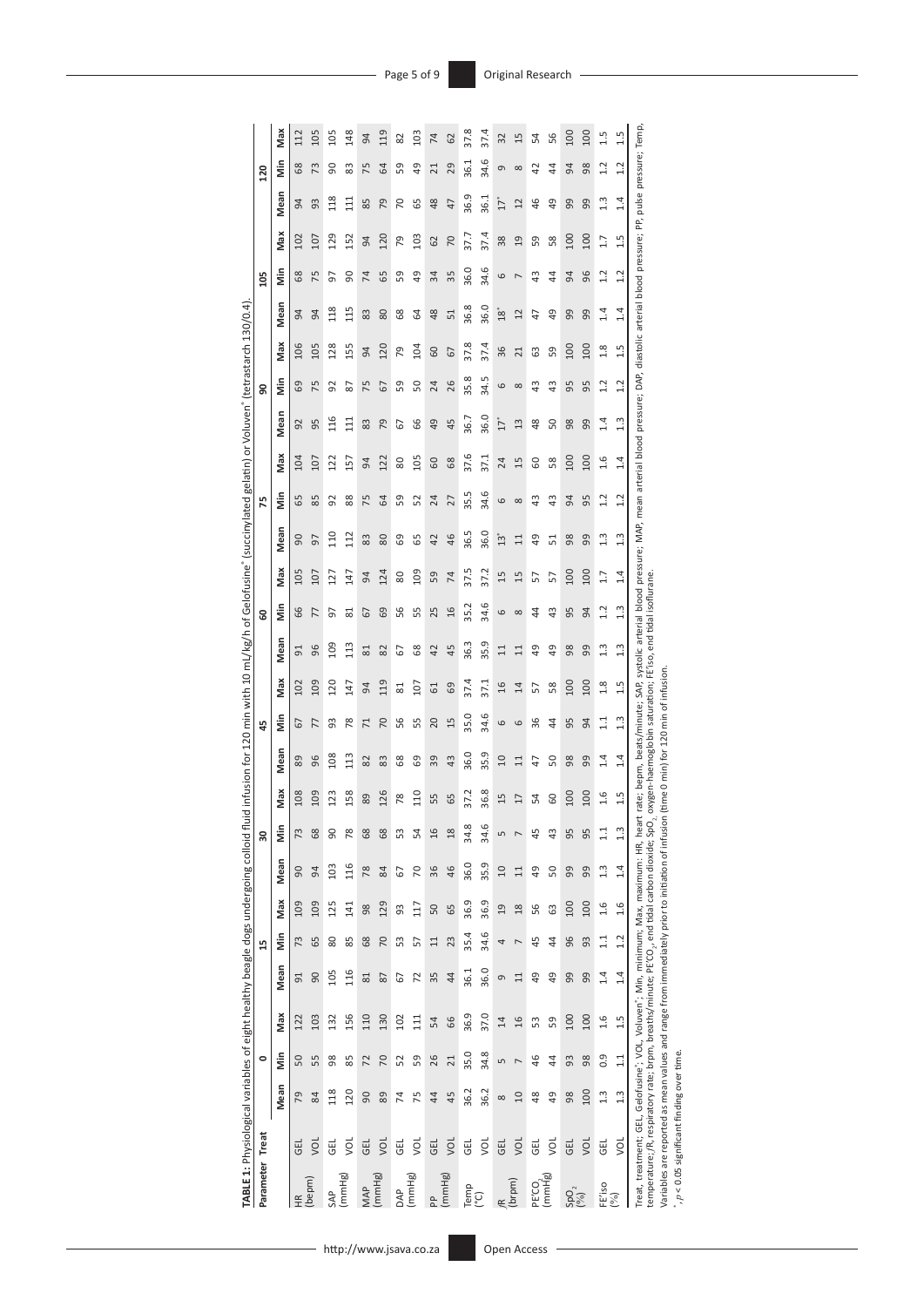**TABLE 2:** Measured and calculated blood gas, electrolyte and pH variables of eight healthy beagle dogs undergoing colloid fluid infusion for 120 min with 10 mL/kg/h of Gelofusine® (succinylated gelatin) or Voluven® (tetrastarch 130/0.4).

| Parameter                                                                                                                                        | <b>Treat</b> |         | 0       |      |         | 60     |      |         | 120    |     |                                                                                                                               | Ref interval |
|--------------------------------------------------------------------------------------------------------------------------------------------------|--------------|---------|---------|------|---------|--------|------|---------|--------|-----|-------------------------------------------------------------------------------------------------------------------------------|--------------|
|                                                                                                                                                  |              | Mean    | Min     | Max  | Mean    | Min    | Max  | Mean    | Min    | Max | Min                                                                                                                           | Max          |
| Sodium<br>(mmol/L)<br>(mmol/L)<br>(mmol/L)<br>(mmol/L)<br>PaO <sub>2</sub><br>(mmHg)<br>$HCO3$ (standard)<br>(mEq/L)                             | GEL          | 147     | 144     | 156  | 147     | 144    | 154  | 145     | 142    | 151 | 142                                                                                                                           | 151          |
|                                                                                                                                                  | VOL          | 147     | 144     | 150  | 145     | 143    | 149  | 145     | 143    | 148 | $\overline{\phantom{a}}$<br>3.6<br>$\overline{\phantom{a}}$<br>107<br>$\overline{\phantom{a}}$                                |              |
| Potassium                                                                                                                                        | GEL          | $3.9*$  | 3.7     | 4.0  | $4.2*$  | 3.5    | 5.2  | $4.7*$  | 3.9    | 6.2 |                                                                                                                               | 5.1          |
|                                                                                                                                                  | <b>VOL</b>   | $4.0*$  | 3.5     | 4.3  | $4.2^*$ | 3.8    | 4.4  | $4.5*$  | 4.2    | 5.2 |                                                                                                                               |              |
| Chloride                                                                                                                                         | GEL          | 114     | 112     | 119  | 114     | 112    | 118  | 114     | 112    | 118 |                                                                                                                               | 117          |
|                                                                                                                                                  | VOL          | 113     | 110     | 115  | 114     | 111    | 116  | 114     | 112    | 116 |                                                                                                                               |              |
| Ionised calcium                                                                                                                                  | GEL          | 1.3     | $1.2\,$ | 1.3  | 1.2     | 1.     | 1.3  | $1.3\,$ | 1.2    | 1.3 |                                                                                                                               |              |
|                                                                                                                                                  | VOL          | 1.3     | 1.3     | 1.3  | 1.2     | 1.2    | 1.3  | 1.3     | 1.2    | 1.3 |                                                                                                                               |              |
|                                                                                                                                                  | GEL          | 472     | 383     | 525  | 516     | 459    | 551  | 496     | 458    | 568 | 513<br>25.0<br>26.0<br>99.9<br>99.9<br>56<br>61<br>29.0<br>29.7<br>7.36<br>7.42<br>27.2<br>27.8<br>24.4<br>26.9<br>0.9<br>3.0 |              |
|                                                                                                                                                  | VOL          | 447     | 268     | 528  | 482     | 451    | 513  | 486     | 438    |     |                                                                                                                               |              |
|                                                                                                                                                  | GEL          | $25.8*$ | 25.0    | 27.0 | $22.7*$ | 20.0   | 26.0 | $21.0*$ | 19.0   |     |                                                                                                                               |              |
|                                                                                                                                                  | VOL          | $24.5*$ | 19.0    | 28.0 | $22.8*$ | 19.0   | 27.0 | $22.1*$ | 19.0   |     |                                                                                                                               |              |
| SaO <sub>2</sub>                                                                                                                                 | GEL          | 99.8    | 99.8    | 99.9 | 99.8    | 99.7   | 99.9 | 99.8    | 99.7   |     |                                                                                                                               |              |
|                                                                                                                                                  | <b>VOL</b>   | 99.8    | 99.7    | 99.9 | 99.8    | 99.7   | 99.9 | 99.8    | 99.7   |     |                                                                                                                               |              |
|                                                                                                                                                  | GEL          | 53      | 48      | 60   | 52      | 42     | 67   | 47      | 37     |     |                                                                                                                               |              |
|                                                                                                                                                  | <b>VOL</b>   | 50      | 45      | 60   | 52      | 45     | 62   | 50      | 43     |     |                                                                                                                               |              |
|                                                                                                                                                  | GEL          | 26.6    | 24.2    | 28.6 | 26.2    | 23.0   | 30.1 | 25.6    | 21.1   |     |                                                                                                                               |              |
|                                                                                                                                                  | VOL          | 26.1    | 21.0    | 30.1 | 26.2    | 21.8   | 29.3 | 26.3    | 21.9   |     |                                                                                                                               |              |
| pH                                                                                                                                               | GEL          | 7.29    | 7.24    | 7.33 | 7.29    | 7.24   | 7.35 | 7.33    | 7.30   |     |                                                                                                                               |              |
|                                                                                                                                                  | VOL          | 7.31    | 7.25    | 7.40 | 7.29    | 7.23   | 7.40 | 7.31    | 7.24   |     |                                                                                                                               |              |
| O <sub>2</sub> content<br>(mmol/L)<br>PaCO <sub>2</sub><br>(mmHg)<br>CO <sub>2</sub> content<br>(mmol/L)<br>HCO <sub>3</sub> (actual)<br>(mEq/L) | GEL          | 25.0    | 22.7    | 26.9 | 24.5    | 21.5   | 28.1 | 24.0    | 19.9   |     |                                                                                                                               |              |
|                                                                                                                                                  | VOL          | 24.5    | 19.6    | 28.3 | 24.6    | 20.2   | 27.9 | 24.7    | 20.4   |     |                                                                                                                               |              |
|                                                                                                                                                  | GEL          | 22.3    | 20.7    | 23.5 | 22.1    | 19.7   | 24.2 | 22.6    | 20.2   |     |                                                                                                                               |              |
|                                                                                                                                                  | VOL          | 22.3    | 18.6    | 26.5 | 22.2    | 18.2   | 26.7 | 22.5    | 18.5   |     |                                                                                                                               |              |
| BE (ECF)                                                                                                                                         | GEL          | $-1.7$  | $-4.3$  | 0.3  | $-2.2$  | $-5.7$ | 0.7  | $-2.1$  | $-5.9$ |     |                                                                                                                               |              |
| (mEq/L)                                                                                                                                          | VOL          | $-2.0$  | $-7.6$  | 2.7  | $-2.1$  | $-7.6$ | 3.0  | $-1.8$  | $-7.3$ |     |                                                                                                                               |              |

Treat, treatment; GEL, Gelofusine"; VOL, Voluven"; Min, minimum; Max, maximum; PaO<sub><sub>2,</sub> Partial pressure of oxygen; SaO<sub>2,</sub> arterial oxygen saturation; PaCO<sub>2</sub>, partial pressure of carbon dioxide;<br>HCO<sub>3</sub>, bicarbonate ion c</sub>

Variables are reported as mean values and range from immediately prior to initiation of infusion (time 0 min) for 120 min of infusion.

\* , *p* < 0.05 significant finding over time.

found only 21% and 16% of GEL and VOL, respectively, had escaped from the vasculature after 1 h in humans. Thus, unless the pharmacokinetic profile is drastically different in dogs, it is hypothesised that a significant proportion of the total fluids administered would have been present in the vasculature at 120 min and would have been available to affect coagulation. This effect is evident as significant dilution of the haemogram was present at 120 min. As no blood was lost during the procedure, besides the small volume taken for sample collection, it is inferred that there was a linear relationship between the fractional decrease in haematocrit and gain in blood volume. This gain in blood volume over 120 min was estimated using the following formula (Gross 1983; Equation 2):

$$
VI = EBV \frac{Ho - Hf}{Ho} \tag{Eqn 2}
$$

where *Vl* is the blood volume gained, EBV is the estimated blood volume, *Ho* is the initial haematocrit and *Hf* is the final haematocrit (Gross 1983). Estimating the blood volume of dogs to be 85 mL/kg, we concluded that the average circulating volume gain by 120 min was 13.6 mL/kg and 10.4 mL/kg for GEL and VOL respectively. These values allow comparison of results from this study with other studies administering boluses of fluid or using *in vitro* dilutions. These values provide some indication of the circulating half-life of these colloids, which appear to be very similar to those reported in humans. It also demonstrates that the volume expanding capabilities of both colloids are similar. This is illustrated by a significant decrease in the haematocrit, haemoglobin concentration, erythrocyte count and leukocyte count over time with no differences between the groups. This is in agreement with studies in humans which showed that GEL and VOL (12.5 mL/kg – 15 mL/kg over 1 h) resulted in similar blood volume expansion (Lobo et al. 2010).

In this study, the effects of the two colloids on coagulation were evaluated using TEG and routine PT and aPTT. A combination of these tests allowed evaluation of both the enzymatic steps involved in the coagulation process and the global coagulation from the beginning of clot formation to fibrinolysis, including the effects of cellular components and cell membranes on coagulation (McMichael & Smith 2011). In the current study, 10 mL/kg/h (total dose of 20 mL/kg) of either colloid did not produce significant changes in coagulation parameters in comparison to each other or to baseline after 120 min. In contrast to this study, *in vitro* dilution of canine whole blood with HES 130/0.4 at a ratio of 1:10, 1:5.5 and 1:4 (simulating *in vivo* dosages of 10 mL/kg, 20 mL/kg and 30 mL/kg respectively) showed dose-dependent hypocoagulability on viscoelastic profiles (Griego-Valles et al.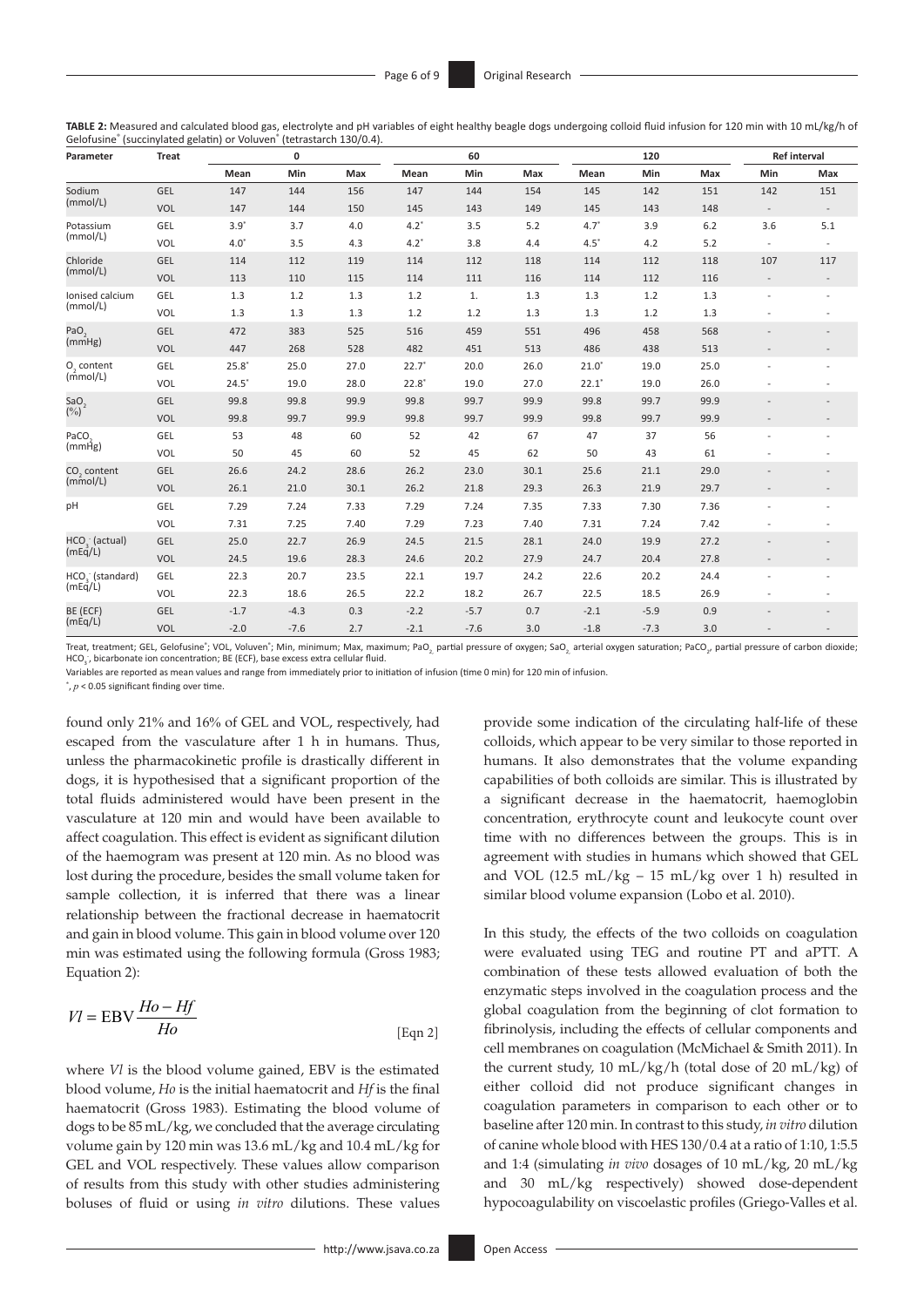**TABLE 3:** Haematological variables of eight healthy beagle dogs undergoing colloid fluid infusion for 120 min with 10 mL/kg/h of Gelofusine® (succinylated gelatin) or Voluven' (tetrastarch 130/0.4). Variables are reported as mean and range from immediately prior to initiation of infusion (time 0 min) and at the end of infusion (time 120 min).

| Parameter                    | <b>Treat</b> |         | 0    |      |             | 120  |      |                          | <b>Ref interval</b>      |
|------------------------------|--------------|---------|------|------|-------------|------|------|--------------------------|--------------------------|
|                              |              | Mean    | Min  | Max  | Mean        | Min  | Max  | Min                      | Max                      |
| Haemoglobin                  | GEL          | $168*$  | 144  | 191  | $140^\circ$ | 128  | 160  | 120                      | 180                      |
| (g/L)                        | VOL          | $162*$  | 128  | 186  | $143*$      | 124  | 164  | $\overline{\phantom{a}}$ | $\overline{\phantom{a}}$ |
| Erythrocyte count            | GEL          | $7.2*$  | 6.0  | 8.0  | $6.0*$      | 5.4  | 7.2  | 5.5                      | 8.5                      |
| $(x 10^{12}/L)$              | VOL          | $7.1*$  | 5.9  | 8.5  | $6.2*$      | 5.6  | 7.5  | $\overline{\phantom{a}}$ |                          |
| Haematocrit                  | GEL          | $0.50*$ | 0.42 | 0.56 | $0.42*$     | 0.38 | 0.49 | 0.37                     | 0.55                     |
| (L/L)                        | VOL          | $0.49*$ | 0.39 | 0.58 | $0.43*$     | 0.37 | 0.51 | $\overline{\phantom{a}}$ |                          |
| Mean corpuscular volume      | GEL          | 69.7    | 67.1 | 71.3 | 69.8        | 66.8 | 71.6 | 60                       | 77                       |
| (fL)                         | VOL          | 69.3    | 66.2 | 73.0 | 69.3        | 66.0 | 72.3 |                          |                          |
| Mean corpuscular haemoglobin | GEL          | 23.3    | 21.8 | 24.5 | 23.4        | 22.0 | 24.2 | $\overline{a}$           | $\overline{\phantom{a}}$ |
| (pg)                         | VOL          | 22.9    | 21.7 | 25.1 | 23.0        | 21.8 | 24.5 |                          |                          |
| Mean corpuscular haemoglobin | GEL          | 33.4    | 32.5 | 34.5 | 33.5        | 32.6 | 34.1 | 32                       | 36                       |
| concentration<br>(g/dL)      | <b>VOL</b>   | 33.1    | 31.7 | 34.4 | 33.2        | 32.0 | 34.4 | $\overline{a}$           |                          |
| Red cell distribution width  | GEL          | 12.9    | 11.9 | 14.0 | 12.9        | 12.0 | 13.9 | $\overline{a}$           |                          |
| $(\%)$                       | VOL          | 12.9    | 12.2 | 13.8 | 12.8        | 12.2 | 13.7 |                          | $\overline{\phantom{a}}$ |
| Leukocyte count              | GEL          | $6.5*$  | 5.6  | 8.6  | $5.1*$      | 3.4  | 6.3  | 6                        | 15                       |
| (x10 <sup>9</sup> /L)        | <b>VOL</b>   | $7.1*$  | 4.9  | 8.8  | $5.7*$      | 2.6  | 9.5  |                          |                          |
| Neutrophil (Segmented)       | GEL          | $4.4*$  | 2.8  | 6.4  | $3.3*$      | 2.3  | 4.7  | 3                        | 11.5                     |
| (x10 <sup>9</sup> /L)        | VOL          | $4.6*$  | 3.3  | 6.9  | $3.9*$      | 2.6  | 6.1  | $\overline{a}$           | $\overline{\phantom{a}}$ |
| Neutrophil (Band)            | GEL          | 0.02    | 0.00 | 0.12 | 0.00        | 0.00 | 0.03 | 0                        | 0.5                      |
| (x10 <sup>9</sup> /L)        | VOL          | 0.00    | 0.00 | 0.00 | 0.02        | 0.00 | 0.09 |                          | $\overline{\phantom{a}}$ |
| Lymphocyte                   | GEL          | 1.4     | 1.0  | 1.8  | 1.2         | 0.7  | 1.8  | $\mathbf{1}$             | 4.8                      |
| $(x10^9/L)$                  | VOL          | 1.7     | 1.1  | 2.4  | 1.5         | 0.8  | 0.8  |                          |                          |
| Monocyte                     | GEL          | 0.28    | 0.06 | 0.49 | 0.22        | 0.05 | 0.42 | 0.15                     | 1.35                     |
| (x10 <sup>9</sup> /L)        | VOL          | 0.33    | 0.08 | 0.70 | 0.21        | 0.09 | 0.47 | $\overline{\phantom{a}}$ | $\overline{\phantom{a}}$ |
| Eosinophil                   | GEL          | 0.50    | 0.28 | 0.89 | 0.37        | 0.09 | 1.28 | 0.1                      | 1.25                     |
| (x10 <sup>9</sup> /L)        | VOL          | 0.40    | 0.18 | 0.75 | 0.26        | 0.14 | 0.39 | $\overline{\phantom{a}}$ | $\overline{\phantom{a}}$ |
| Basophil                     | GEL          | 0.00    | 0.00 | 0.00 | 0.00        | 0.00 | 0.00 | 0                        | 0.1                      |
| (x10 <sup>9</sup> /L)        | VOL          | 0.00    | 0.00 | 0.00 | 0.00        | 0.00 | 0.00 | $\overline{a}$           |                          |
| Thrombocyte count            | GEL          | 263     | 83   | 371  | 238         | 181  | 299  | 200                      | 500                      |
| (x10 <sup>9</sup> /L)        | VOL          | 346     | 171  | 526  | 341         | 187  | 511  | $\overline{\phantom{a}}$ | $\overline{\phantom{a}}$ |

Treat, treatment; GEL, Gelofusine; VOL, Voluven; Min, minimum; Max, maximum; Ref, reference.

\* , *p* < 0.05 significant finding over time.

2017; McBride et al. 2013). Similarly, *in vitro* and *in vivo* haemodilution of human whole blood with GEL has produced hypocoagulable profiles at dilutions as low as 10% – 20% and 15 mL/kg respectively (Brazil & Coats 2000; Niemi et al. 2006). As this study infused the fluids over 120 min, it is possible that the dose and infusion rate were too low for changes to be detected. However, the doses used were chosen based on current clinical recommendations of the American Animal Hospital Association for anesthetised patients (Davis et al. 2013). The absence of changes suggests that GEL and VOL could be used at recommended doses without coagulation deficits being expected in healthy animals when administered as a 120-min infusion.

The maintenance of blood pH within a narrow range is essential to preserve normal physiological functioning of organ systems. Deviations could manifest as altered cardiac contractility, arrhythmias, hypotension, diminished responsiveness to catecholamines, insulin resistance, dysfunction of enzyme systems and electrolyte disturbances (Kuleš et al. 2015; Moning 2013).

In this study, no major changes were found in acid–base parameters. This observation is in contrast to a similar study, where 15 mL/kg HES 130/0.42 suspended in saline and administered over 30 min – 40 min resulted in a significant alteration in blood pH because of increased chloride, decreased bicarbonate and SID (Adamik, Obrador & Howard 2018). A major difference between that study and the current study was the administration of fluids as a bolus versus a 120-min infusion. These differences highlight the importance of fluid dosage per time in causing alterations in blood pH with fluids administered rapidly being more likely to cause alterations than the same dose administered over a longer period. Furthermore, a shift in chloride ion did not occur in our dogs and therefore no hyperchloraemic acidosis, as described previously, was detected (Langer et al. 2014; Muir 2017).

The overall lack of clinically relevant changes detected by this study could be attributed to the sample size. However, statistically significant findings were detected and other studies investigating the acid–base and haemostatic effects recruited a similar number of dogs as those enrolled in our study (Falco et al. 2012; McBride et al. 2013, 2016). Therefore, it was concluded that the sample size of this randomised crossover study was sufficient to draw clinically relevant conclusions. A limitation to the study was that all the complex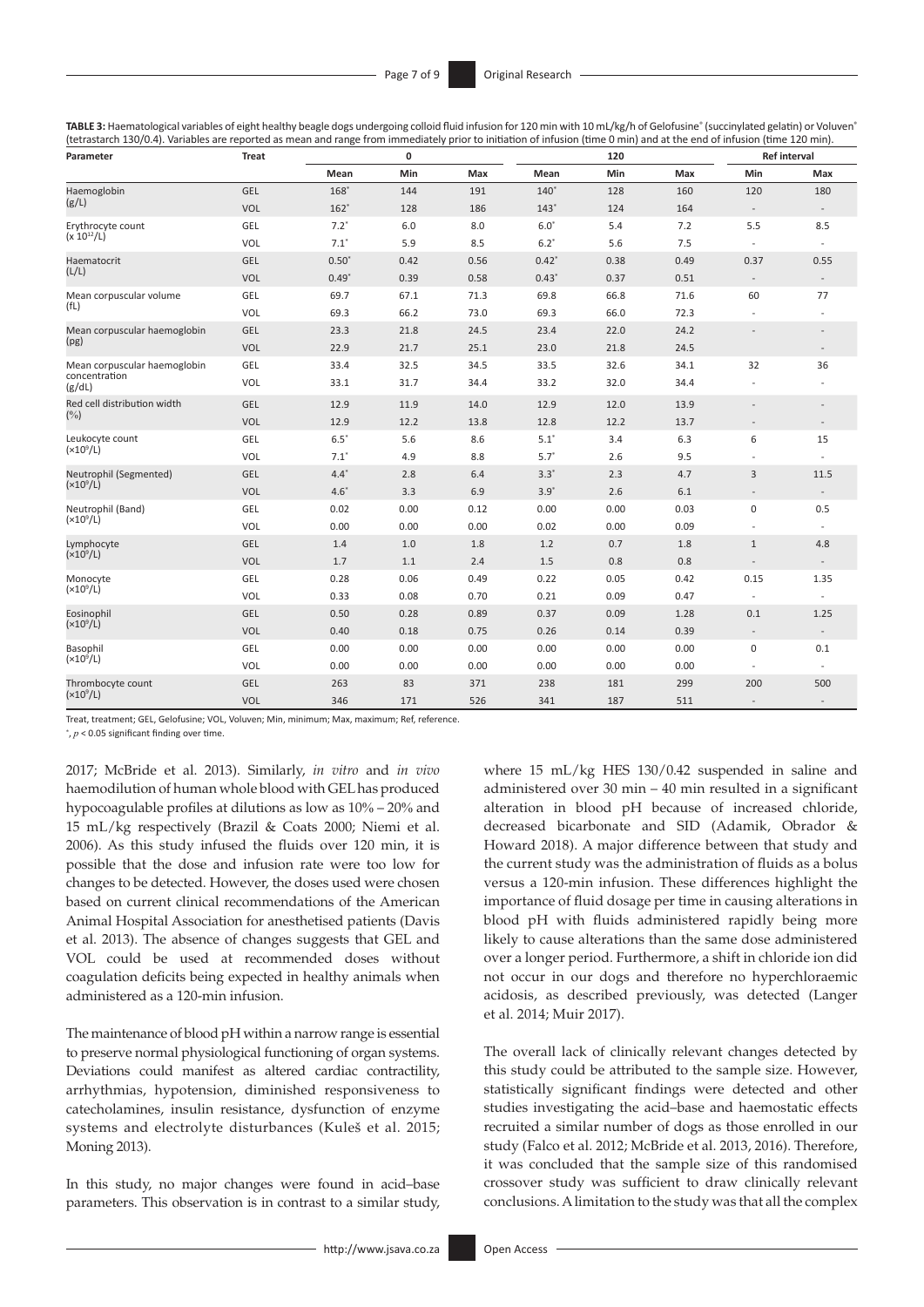**TABLE 4:** Thromoboelastography and coagulation indicators of eight healthy beagle dogs undergoing colloid fluid infusion for 120 min with 10 mL/kg/h of Gelofusine® (succinylated gelatin) or Voluven® (tetrastarch 130/0.4).

| <b>Parameter Treat</b> |            |      | 0    |      |      | 120  |      |                                                                                                                                                                         | <b>Ref intervals</b> |
|------------------------|------------|------|------|------|------|------|------|-------------------------------------------------------------------------------------------------------------------------------------------------------------------------|----------------------|
|                        |            | Mean | Min  | Max  | Mean | Min  | Max  | Min                                                                                                                                                                     | Max                  |
| $R$ -time              | GEL        | 3.3  | 3.0  | 3.9  | 2.9  | 2.0  | 3.8  | 1.8                                                                                                                                                                     | 7.3                  |
| (minutes)              | VOL        | 3.2  | 2.6  | 4.0  | 5.5  | 2.1  | 22.3 | $\overline{\phantom{m}}$                                                                                                                                                |                      |
| K-time                 | GEL        | 1.9  | 1.3  | 3.3  | 2.0  | 1.3  | 2.9  | $\mathbf{1}$                                                                                                                                                            | 3.6                  |
| (minutes)              | VOL        | 1.6  | 0.8  | 2.8  | 1.5  | 0.0  | 3.5  | L,<br>49.1<br>$\overline{a}$<br>48.9<br>4.7<br>$\overline{\phantom{a}}$<br>0<br>$\overline{a}$<br>$\overline{0}$<br>$\overline{a}$<br>10.2<br>10.2<br>$\qquad \qquad -$ |                      |
| Angle                  | GEL        | 65.2 | 54.4 | 70.0 | 63.3 | 54.8 | 71.0 |                                                                                                                                                                         | 74.5                 |
| (degrees)              | VOL        | 68.3 | 56.6 | 77.9 | 59.7 | 5.2  | 78.9 |                                                                                                                                                                         |                      |
| MA                     | GEL        | 57.4 | 46.0 | 64.5 | 54.8 | 49.4 | 63.9 |                                                                                                                                                                         | 74.3                 |
| (mm)                   | VOL        | 58.7 | 48.1 | 70.0 | 54.3 | 11.4 | 75.0 |                                                                                                                                                                         |                      |
| G-value                | GEL        | 6.9  | 4.3  | 9.1  | 5.8  | 2.6  | 8.9  |                                                                                                                                                                         | 14.4                 |
| (dyn/cm)               | VOL        | 7.4  | 4.6  | 11.7 | 7.4  | 0.6  | 15.0 |                                                                                                                                                                         |                      |
| Lysis 30               | GEL        | 0.35 | 0.00 | 2.80 | 0.00 | 0.00 | 0.00 |                                                                                                                                                                         | 2.4                  |
| $(\%)$                 | VOL        | 0.30 | 0.00 | 2.30 | 0.00 | 0.00 | 0.00 |                                                                                                                                                                         |                      |
| Lysis <sub>60</sub>    | GEL        | 0.76 | 0.00 | 4.60 | 0.08 | 0.00 | 0.50 |                                                                                                                                                                         | 8                    |
| $(\%)$                 | <b>VOL</b> | 1.89 | 0.10 | 9.30 | 0.58 | 0.00 | 1.60 |                                                                                                                                                                         |                      |
| aPTT                   | GEL        | 12.0 | 10.4 | 15.5 | 12.2 | 10.3 | 16.5 |                                                                                                                                                                         | 18.1                 |
| (seconds)              | VOL        | 12.1 | 10.4 | 15.0 | 13.4 | 10.3 | 20.2 |                                                                                                                                                                         |                      |
| PT                     | GEL        | 15.4 | 7.4  | 38.9 | 14.4 | 7.3  | 33.0 |                                                                                                                                                                         | 18.1                 |
| (seconds)              | <b>VOL</b> | 16.0 | 7.4  | 45.4 | 13.8 | 7.7  | 34.6 |                                                                                                                                                                         |                      |

Treat, treatment; GEL, Gelofusine<sup>®</sup>; VOL, Voluven<sup>®</sup>; Min: minimum; Max, maximum; Ref, reference; aPTT, activated partial thromboplastin time; PT, prothrombin time; MA, maximum amplitude.

Variables are reported as mean value and range from immediately prior to initiation of infusion (time 0 min) and at the end of infusion (time 120 min).

processes responsible for acid–base changes (Stewart calculations) and haemostatic effects (flow cytometry, platelet closure time, activity and concentration of individual clotting factors) were not investigated. Therefore, comment cannot be made on the effects these colloid fluids may have had on all potential contributing parameters. Another limitation is that a total dose of 20 mL/kg was administered, which may not have been a large enough dose to unmask changes of clinical relevance. However, this dose was selected based on the currently recommended maximum 'safe' dose to treat hypovolaemia in dogs (Davis et al. 2013). Furthermore, the aim was not to volume overload normovolaemic dogs, and thus we kept the study's total dose at 20 mL/kg. In addition, a dose of 20 mL/kg could cause significant changes in hypovolaemic dogs but not in normovolaemic dogs, so further studies in such animals are warranted.

Finally, the role of dosage per time is important. Most documented cases of derangements occurring are during studies using dosage rates over 70 mL/kg/h (West et al. 2013). Such an infusion rate, administered over 120 min should yield a final haematocrit of 0.29 using Gross' equation (assuming an initial haematocrit of 0.5 and that 35 mL/kg of the colloid remains in the vasculature after 120 min; Gross 1983). This is still more than the critical haematocrit suggested in literature at which oxygen demand equates oxygen delivery (Champion, Periera Neto & Camacho 2011; Crystal 2015). It is therefore suggested that the future haemodilution studies explore dosage rates of between 10 mL/kg/h and 70 mL/kg/h to determine optimal administration guidelines.

This study demonstrates that GEL and VOL have similar blood volume expanding effects and circulating half-lives in dogs. At doses of 10 mL/kg/h administered over 120 min, GEL and VOL have comparably negligible effects on acid– base balance, haematology and coagulation in normovolaemic dogs.

# **Acknowledgements**

## **Competing interests**

The authors have declared that no competing interests exist.

## **Authors' contributions**

R.K.B. and L.B. designed the study, collected the data and drafted the manuscript. K.J.B. and A.R.K. collected the data and drafted the manuscript. G.E.Z. designed the study, collected and analysed the data and drafted the manuscript.

## **Funding information**

The authors would like to thank the Department of Research and Innovation of the University of Pretoria for the Research Development Fund contribution (Zeiler), and Health and Welfare Sector Education and Training Authority (HWSETA; Zeiler) for funding the study.

### **Data availability statement**

Data sharing is available on request.

#### **Disclaimer**

The views and opinions expressed in this article are those of the authors and do not necessarily reflect the official policy or position of any affiliated agency of the authors.

## **References**

- Adamik, K.N., Obrador, R. & Howard, J., 2018, 'Comparison of acid–base and electrolyte changes following administration of 6% hydroxyethyl starch 130/0.42 in a saline and a polyionic solution in anaesthetized dogs', *Veterinay Anaesthesia and Analgesia* 45(3), 260–268.<https://doi.org/10.1016/j.vaa.2017.11.003>
- Alef, M., Von Praun, F. & Oechtering, G., 2008, 'Is routine pre-anaesthetic haematological and biochemical screening justified in dogs?', *Veterinary Anaesthesia and Analgesia* 35(2), 132–140.<https://doi.org/10.1111/j.1467-2995.2007.00364.x>
- Alkattan, L.M. & Helal, M.M., 2013, 'Effects of ketamine-xylazine and propofol-halothane anesthetic protocols on blood gases and some anesthetic parameters in dogs', *Veterinary World* 6(2), 95–99. <https://doi.org/10.5455/vetworld.2013.95-99>
- Bae, J., Soliman, M., Kim, H., Kang, S., Kim, W., Ahn, S. et al., 2017, 'Rapid exacerbation of renal function after administration of hydroxyethyl starch in a dog', *Journal of Veterinary Medical Science* 79(9), 1591–1595.<https://doi.org/10.1292/jvms.17-0196>
- Botto, A., Bruno, B., Maurella, C., Riondato, F., Tarducci, A., Mengozzi, G. et al., 2018, 'Thromboelastometric assessment of hemostasis following hydroxyethyl starch (130/0.4) administration as a constant rate infusion in hypoalbuminemic dogs', *BMC Veterinary Research* 14(1), 33. [https://doi-org.uplib.idm.oclc.org/10.1186/](https://doi-org.uplib.idm.oclc.org/10.1186/s12917-018-1357-8) [s12917-018-1357-8](https://doi-org.uplib.idm.oclc.org/10.1186/s12917-018-1357-8)
- Brazil, E.V. & Coats, T.J., 2000, 'Sonoclot coagulation analysis of in-vitro haemodilution with resuscitation solutions', *Journal of the Royal Society of Medicine* 93(10), 507–510.<https://doi.org/10.1177/014107680009301003>
- Champion, T., Pereira Neto, G.B. & Camacho, A.A., 2011, 'Effects of acute normovolemic anemia on hemodynamic parameters and acid-base balance in dogs', *Veterinary Medicine International* 2011, 829054.<https://doi.org/10.4061/2011/829054>
- Crystal, G.J., 2015, 'Regional tolerance to acute normovolemic hemodilution: Evidence that the kidney may be at greatest risk', *Journal of Cardiothoracic and Vascular Anesthesia* 29(2), 320–327. <https://doi.org/10.1053/j.jvca.2014.06.014>